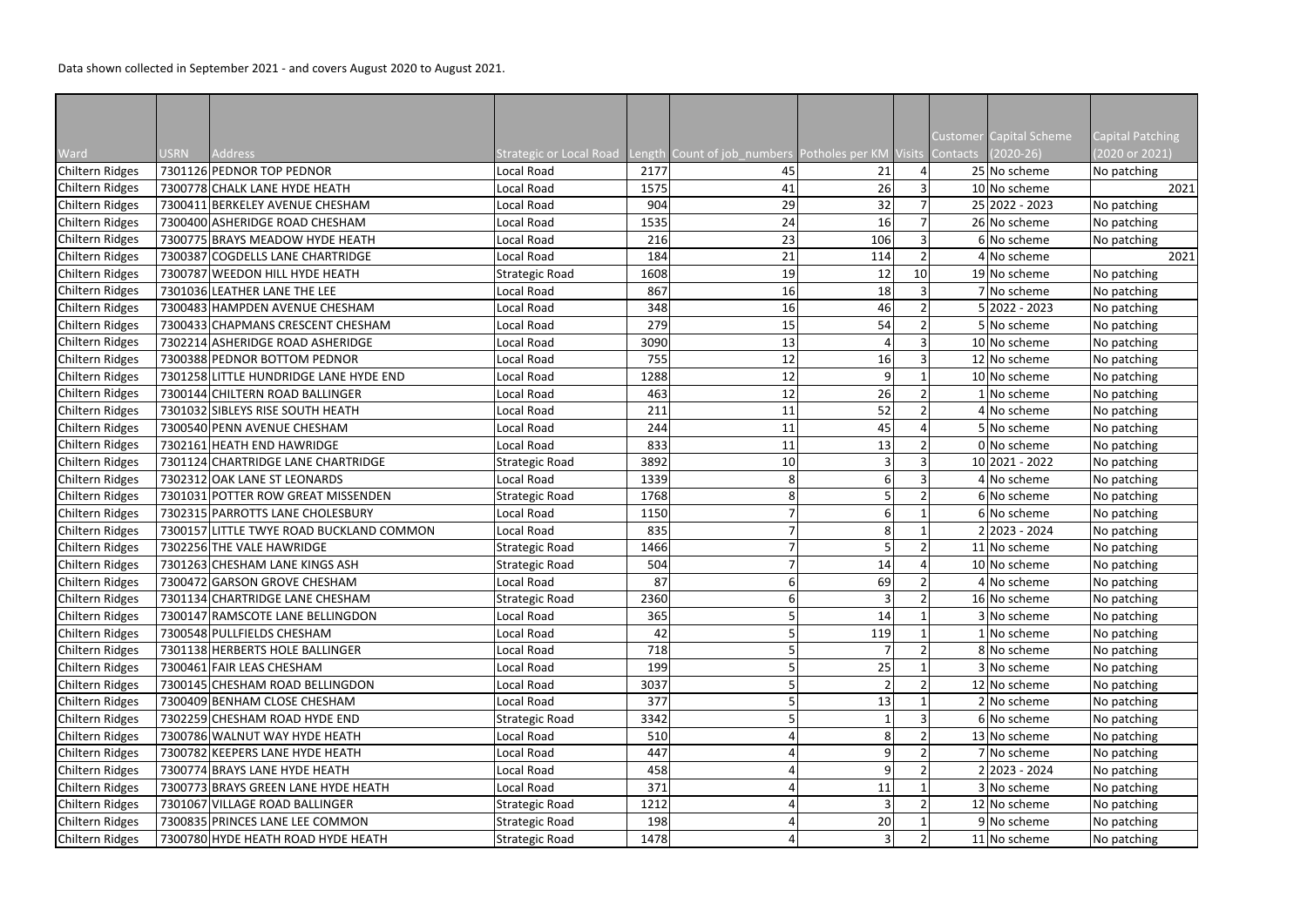| Chiltern Ridges<br>7301257 FRITH HILL SOUTH HEATH<br><b>Strategic Road</b><br>1175             | 6 No scheme    | No patching |
|------------------------------------------------------------------------------------------------|----------------|-------------|
| 7300661 CHOLESBURY LANE CHOLESBURY<br>808<br>Chiltern Ridges<br>Strategic Road                 | 4 No scheme    | No patching |
| Chiltern Ridges<br>7302374 CHOLESBURY ROAD CHOLESBURY<br>510<br>Local Road<br>6                | 1 No scheme    | No patching |
| 238<br>Chiltern Ridges<br>7302352 RED LION HILL THE LEE<br>13<br>Strategic Road                | 4 2021 - 2022  | No patching |
| 7300493 HIVINGS HILL CHESHAM<br>958<br>Chiltern Ridges<br>Strategic Road                       | 8 No scheme    | No patching |
| Chiltern Ridges<br>7302234 CHARTRIDGE LANE LEE COMMON<br>345<br>9<br>Strategic Road            | 12021 - 2022   | No patching |
| 7302157 POUND LANE HAWRIDGE<br>Chiltern Ridges<br>Local Road<br>339<br>6                       | 3 No scheme    | No patching |
| Chiltern Ridges<br>7300512 LOWNDES AVENUE CHESHAM<br>Local Road<br>492                         | 6 No scheme    | No patching |
| 389<br>Chiltern Ridges<br>7302196 HORSEBLOCK LANE HAWRIDGE<br>Local Road                       | 3 No scheme    | No patching |
| 25<br>Chiltern Ridges<br>7301122 BLOOMFIELD COTTAGES BELLINGDON<br>Local Road<br>80            | 0 No scheme    | No patching |
| Chiltern Ridges<br>7300383 BLIND LANE HYDE END<br>Local Road<br>1150                           | 1   No scheme  | No patching |
| Chiltern Ridges<br>7300403 AYLWARD GARDENS CHESHAM<br>441<br>Local Road                        | 7 No scheme    | No patching |
| Chiltern Ridges<br>7301266 SWAN BOTTOM THE LEE<br>1204<br><b>Strategic Road</b>                | 6 No scheme    | No patching |
| Chiltern Ridges<br>1440<br>7301267 SWAN BOTTOM ROAD THE LEE<br>Strategic Road                  | 2 No scheme    | No patching |
| Chiltern Ridges<br>7302269 LEE CLUMP ROAD LEE COMMON<br>532<br><b>Strategic Road</b>           | 1 No scheme    | No patching |
| 964<br>7300407 BELLINGDON ROAD CHESHAM<br>Chiltern Ridges<br><b>Strategic Road</b>             | 14 No scheme   | No patching |
| Chiltern Ridges<br>7300390 WESTDEAN LANE CHARTRIDGE<br>Local Road<br>640                       | 4 No scheme    | No patching |
| Chiltern Ridges<br>7300663 RAYS HILL BRAZIERS END<br>Local Road<br>695                         | 1 No scheme    | No patching |
| 7302287 PEDNOR BOTTOM TO PEDNOR TOP CHARTRIDGE<br>1030<br>Chiltern Ridges<br>Local Road        | 1 No scheme    | No patching |
| 7301029 KINGS LANE SOUTH HEATH<br>Chiltern Ridges<br>Local Road<br>1017                        | 2 No scheme    | No patching |
| Chiltern Ridges<br>7300781 HYDE LANE HYDE END<br>Local Road<br>1111                            | 4 No scheme    | No patching |
| Chiltern Ridges<br>7300414 BEVAN HILL CHESHAM<br>162<br>Local Road                             | 1 No scheme    | No patching |
| Chiltern Ridges<br>7302232 ARREWIG LANE CHARTRIDGE<br>536<br>Local Road                        | 4 2024 - 2025  | No patching |
| 746<br>7302153 LEE CLUMP ROAD THE LEE<br>Chiltern Ridges<br>Strategic Road                     | 0 No scheme    | No patching |
| 7301034 JENKINS LANE ST LEONARDS<br>1084<br>Chiltern Ridges<br><b>Strategic Road</b>           | 0 No scheme    | No patching |
| 7302488 HAWRIDGE COMMON HAWRIDGE<br>Chiltern Ridges<br>1858<br><b>Strategic Road</b>           | 4 No scheme    | No patching |
| Chiltern Ridges<br>684<br>7301070 CHOLESBURY LANE BUCKLAND COMMON<br><b>Strategic Road</b>     | 6 No scheme    | No patching |
| Chiltern Ridges<br>7301256 BALLINGER ROAD SOUTH HEATH<br>796<br><b>Strategic Road</b>          | 21 2024 - 2025 | 2021        |
| 7301807 CHESHAM FOOTPATH 130 CHESHAM<br>247<br>Chiltern Ridges                                 | 1 No scheme    | No patching |
| Chiltern Ridges<br>7300391 WIDMORE CLOSE ASHERIDGE<br>Local Road<br>124<br> 0 <br>0            | 3 No scheme    | No patching |
| 7300788 WESTFIELD HYDE HEATH<br>Chiltern Ridges<br>Local Road<br>189<br>0<br>0                 | 1 No scheme    | No patching |
| 283<br>Chiltern Ridges<br>7302154 TAYLORS LANE ST LEONARDS<br>Local Road<br>0<br> 0            | 1 No scheme    | No patching |
| 1784<br>Chiltern Ridges<br>7302304 SWAN LANE THE LEE<br>Local Road<br>0<br>0                   | 1 No scheme    | No patching |
| 233<br>Chiltern Ridges<br>7300567 STANLEY AVENUE CHESHAM<br>Local Road<br>0<br>0               | 1 2020 - 2021  | No patching |
| Chiltern Ridges<br>7300549 PULPIT CLOSE CHESHAM<br>216<br>Local Road<br>$\overline{0}$<br>0    | 1 No scheme    | No patching |
| Chiltern Ridges<br>7300542 POLES HILL CHESHAM<br>Local Road<br>448<br>0<br>0                   | 5 No scheme    | No patching |
| Chiltern Ridges<br>Local Road<br>156<br>7302221 OAK LANE BRAZIERS END<br>0<br> 0               | 1 No scheme    | No patching |
| Chiltern Ridges<br>7301030 LAPPETTS LANE SOUTH HEATH<br>377<br>Local Road<br>0<br>0            | 7 No scheme    | No patching |
| 160<br>Chiltern Ridges<br>7300492 HILLSIDE CHESHAM<br>Local Road<br>0<br>0                     | 1 No scheme    | No patching |
| Chiltern Ridges<br>7302255 HILL FARM ROAD HAWRIDGE<br>946<br>Local Road<br>$\overline{0}$<br>0 | 1 No scheme    | No patching |
| Chiltern Ridges<br>7300779 HARVEST BANK HYDE HEATH<br>Local Road<br>175<br>0<br>0              | 2 No scheme    | No patching |
| 0 <br>Chiltern Ridges<br>7301264 FIELD END LANE THE LEE<br>Local Road<br>747<br>0              | 1 No scheme    | No patching |
| Chiltern Ridges<br>7300451 DELLFIELD CHESHAM<br>Local Road<br>183<br>0<br>0                    | 3 No scheme    | No patching |
| 466<br>Chiltern Ridges<br>7300450 DEANSWAY CHESHAM<br>Local Road<br>0<br>0                     | 1 No scheme    | No patching |
| 7300447 CROSS MEADOW CHESHAM<br>132<br> 0 <br>Chiltern Ridges<br>Local Road<br>0               | 1 No scheme    | No patching |
| 589<br> 0 <br> 0 <br>Chiltern Ridges<br>7300384 BUSLINS LANE CHARTRIDGE<br>Local Road          | 2 No scheme    | No patching |